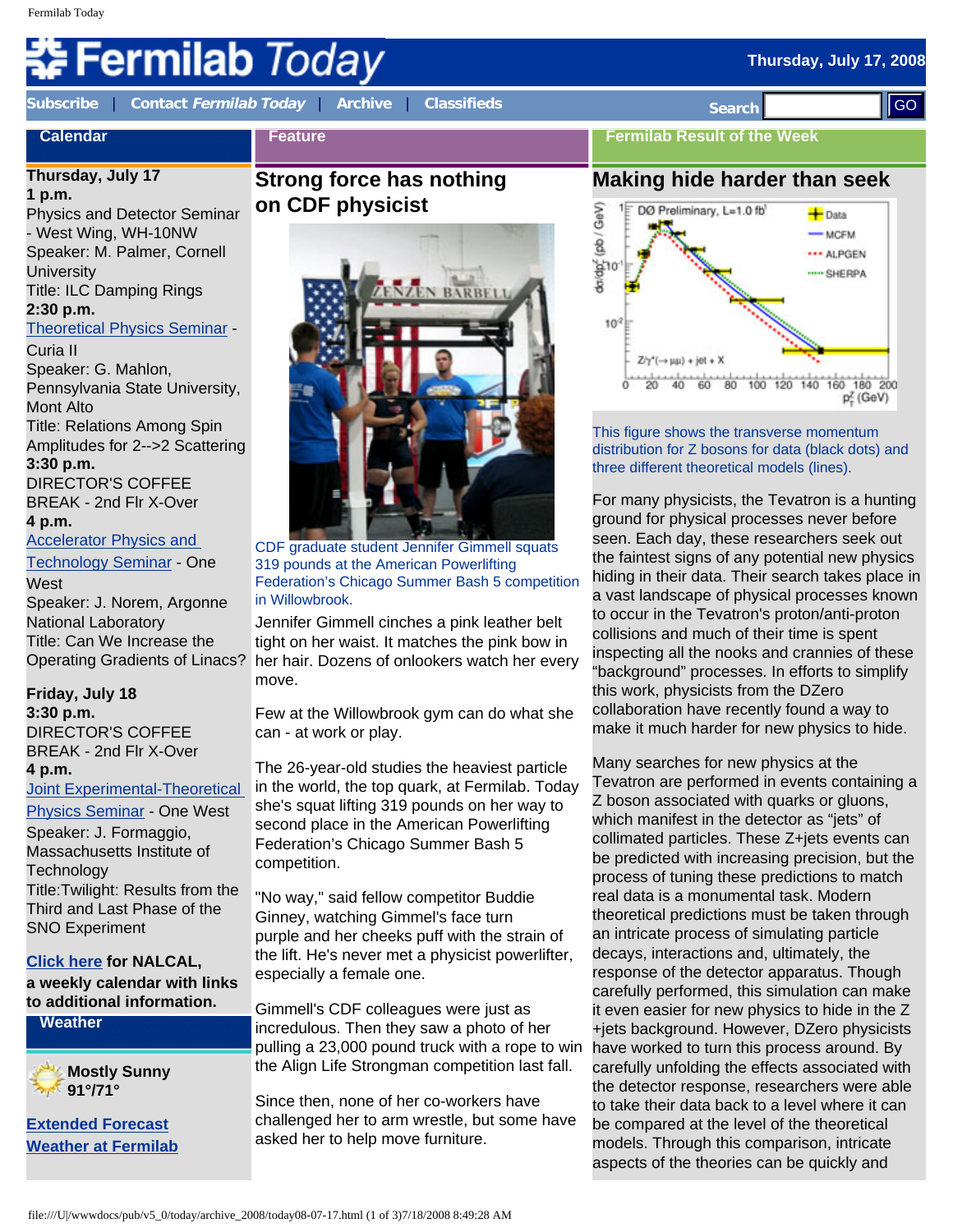## **Current Security Status**

#### [Secon Level 3](http://www.fnal.gov/pub/about/public_affairs/currentstatus.html)

#### **Wilson Hall Cafe**

#### **Thursday, July 17**

- Santa Fe black bean
- Sloppy Joe
- Chicken cordon blue
- Smart cuisine: Spinach
- enchiladas
- Baked ham & Swiss on a ciabatta roll
- Assorted slice pizza -Crispy fried chicken ranch salad

#### [Wilson Hall Cafe menu](http://bss.fnal.gov/cafe/index.html)

#### **Chez Leon**

**Thursday, July 17 Dinner** -Closed

- **Wednesday, July 23 Lunch**
- Tinga tostada
- Rice & beans
- Napolitano flan

#### [Chez Leon menu](http://bss.fnal.gov/chezleon/index.html)

Call x4598 to make your reservation.

#### **Archives**

*[Fermilab Today](http://www.fnal.gov/pub/today/archive.html)*

**[Result of the Week](http://www.fnal.gov/pub/today/resultoftheweek/index.html)**

**[Safety Tip of the Week](http://www.fnal.gov/pub/today/safety/)**

**[ILC NewsLine](http://www.linearcollider.org/newsline/archive/index.html)**

### **Info**

*Fermilab Today* is online at: [www.fnal.gov/today/](http://www.fnal.gov/today/)

Send comments and suggestions to: [today@fnal.gov](mailto:today@fnal.gov)

Her next powerlifting meet, the Indiana State Meet, occurs Sept. 20 in Evansville, IN.

"I admire her passion," said coach Pete Arroyo at the June Willowbrook meet where Gimmell earned a spot at nationals for amateur powerlifting. "She's never missed one practice. I wish the other guys were like her."

Gimmell picked up the hobby at Fermilab two years ago from fellow physicist Dan McCarron. They train every other day at gyms in the area or at the laboratory.

Fitting that in with detector shifts and Ph.D. work takes effort, but it pays off at meets and in the laboratory.

"It's a huge stress relief. I'm physically exhausted, so I can fall asleep at night without my mind speeding around all the work remaining in my thesis," Gimmell said.

*-- Jennifer Johnson*

**In the News**

## **BaBar gets to the bottom of bottomonia**

**From** *Physicsworld.com***, July 16, 2008**

Physicists working on the BaBar experiment at the Stanford Linear Accelerator Center in California are the first to see the lightest member of the "bottomonia" family of mesons — 30 years after the first of its heavier siblings was discovered. physicsworld.com talks to BaBar team member Tim Gershon of the University of Warwick about the significance of the discovery.

So what exactly is bottomonia?

It is a family of mesons comprising a bottom quark and an anti-bottom quark, which can pair up to form a number of different mass states. The ¥ meson was the first bottomonia particle to be seen (at Fermilab in 1977) and is an excited or heavier mass state. Since then physicists have detected 12 other excited states — but never the lowest mass (or ground state) meson called ?b.

#### [Read more](http://physicsworld.com/cws/article/news/35030)

**In the News**

accurately tuned. This procedure will help improve the understanding of a vast range of Tevatron physics.

Using just over one inverse femtobarn of DZero data, scientists studied Z+jets events in which the Z boson decayed to a muon/antimuon pair. After unfolding to the particle level, they measured the production rate in four differential distributions. These distributions are carefully compared to the theoretical predictions of the MCFM, Alpgen, Pythia, and Sherpa event generators, providing essential feedback for their tuning. Ultimately, this work can even help improve predictions at the LHC. By providing a well-understood view of background processes, this work greatly improves searches for new physics. By making the Tevatron landscape a harder place to hide, these physicists have make the process of "seek" that much easier.



iny Lou

#### The DZero muon

identification team develops and studies the algorithms used to identify muons in the DZero data. Their efforts to optimize this identification process in RunIIb of the Tevatron has helped improve a large range of DZero physics results.





#### **Announcements**

#### **[Have a safe day!](http://www.fnal.gov/pub/about/safety/profiles.html)**

**Pool tags available at Recreation Office** Pool members can pick their pool tags at the Recreation Office on WH15 Tuesday and Wednesday from 9:30 a.m. - 12:30 p.m. Memberships and swim lesson registration are also available at the Recreation office. Registration for the second session lesson (July 21-Aug 1) remains open until Thursday, July 17 at noon.

**Family Public Quadrat Study Saturday** Families can help restore the prairie this weekend. A Public Quadrat Study for families will take place Saturday, July 19, from 9-11:30